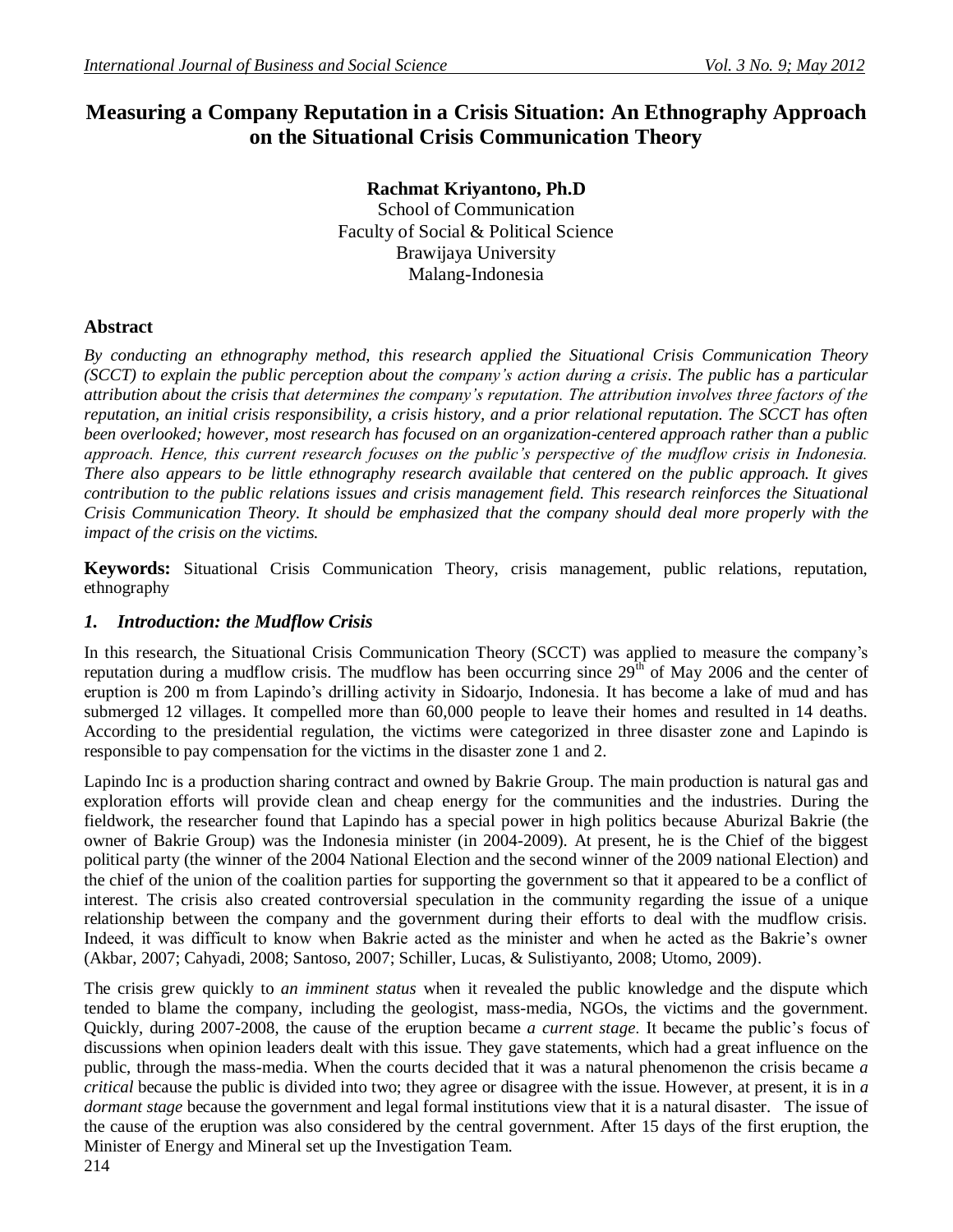After three months, the team concluded that the mud eruption was caused by the drilling mistake of not using casing (Sha, C9, & Kim, 2010). This was also the conclusion of the East Java Police in their investigation a month after the incident (Asmoro, 2006). Similarly, the President and the Members of the House of Representatives demanded Lapindo pay compensation to the victims. Lapindo has agreed to pay compensation for the victims.

However, the crisis has not been solved completely. The compensation payments have not been conducted properly up in the six years of the crisis. Some of the victims have not been receiving the compensation and there is a clear lack of information about when the payments would be completed properly.

## *2. The Situational Crisis Communication Theory (SCCT)*

The key point of this theory is it emphasizes protecting the public from damage, rather than protecting the company"s reputation. This is the first priority to warrant safety and survival when facing a crisis situation (Veil, Liu, Erickson, & Sellnow, 2005). In turn, it can develop positive attribution of the public to the company"s reputation. Coombs (2007) stated:

It would be irresponsible to begin crisis communication by focusing on the organization"s reputation. To be ethical, crisis managers must begin their efforts by using communication to address the physical and psychological concerns of the community. It is only after this foundation is established that crisis managers should turn their attentions to reputational assets. (p. 165)

The assumption about not solely focus on the organization"s reputation appears to be linked to a Contingency theory of Accommodation in Public relations. The Contingency Theory of Accommodation assumes that although Public relations practitioners consider to be advocates for or defenders of their organizations, they also have a function as an accommodator of trust with their public (Cameron, Cancel, Sallot, & Mitrook, 1997; Mitrook, Parish, & Seltzer, 2008; Reber & Cameron, 2003).

It appears that the concept 'reputation' means that the company has 'legitimacy'. Metzler (Veil, et al., 2005, p. 19) and Culbertson, Jeffers, Stone, and Terrell (1993, p. 18) stated that legitimacy is "an organization's right to exist". In short, legitimacy is approved by the community (Culbertson, et al., 1993) and developed by two aspects: an organization"s competence and character (Veil, et al., 2005). If the company operates its business effectively, it will be called competent. Furthermore, character can be gained if the public perceives that the company has programs that are concerned with social community (CSR) (Bhattacharya, Korschun, & Sen, 2009; Turker, 2009; Veil, et al., 2005).

Therefore, the public"s interpretation is important to support an organization"s competence (Veil, et al., 2005) and competence is the aspect of the model of reputational crisis that determines the degree of the company"s reputation (Zyglidopoulos, 1999). To gain a positive interpretation, the company must satisfy the expectation of its public.

In terms of the company's reputation, the SCCT describes three factors in a crisis situation that potentially threaten the reputation of the company. These three factors are an initial crisis responsibility, a crisis history, and a prior relational reputation. The initial crisis responsibility is the level of the public"s attribution toward the company"s responsibility of the crisis: whether the company is perceived to have caused the crisis or not (Claeys, Cauberghe, & Vyncke, 2010; Coombs, 2007). Public attribution can be categorized into three clusters of crisis, called crisis types: a victim cluster, an accidental cluster, and an intentional cluster (Coombs, 2007). The company is categorized as the victim cluster when the public considers that the company is not the cause of the event. The accidental cluster emerges if the public considers that the event is accidentally caused by the company. An intentional cluster occurs when the public attributes that the event happened because of the company"s mistakes.

Furthermore, the crisis history occurs when the public perceives that the company has experienced the same situation previously. The prior relational reputation is the public"s perception of how the company has cared for the public in previous situations (Coombs, 2007).

The SCCT has often been overlooked. However, most research has focused on an organization centered approach rather than a public approach (Choi & Lin, 2009). In addition, most of the research applied a quantitative method. There appears to be little qualitative research that centered on the public approach (Moffitt, 1992), therefore this theory was applied in a qualitative methodology in order to obtain more detailed information.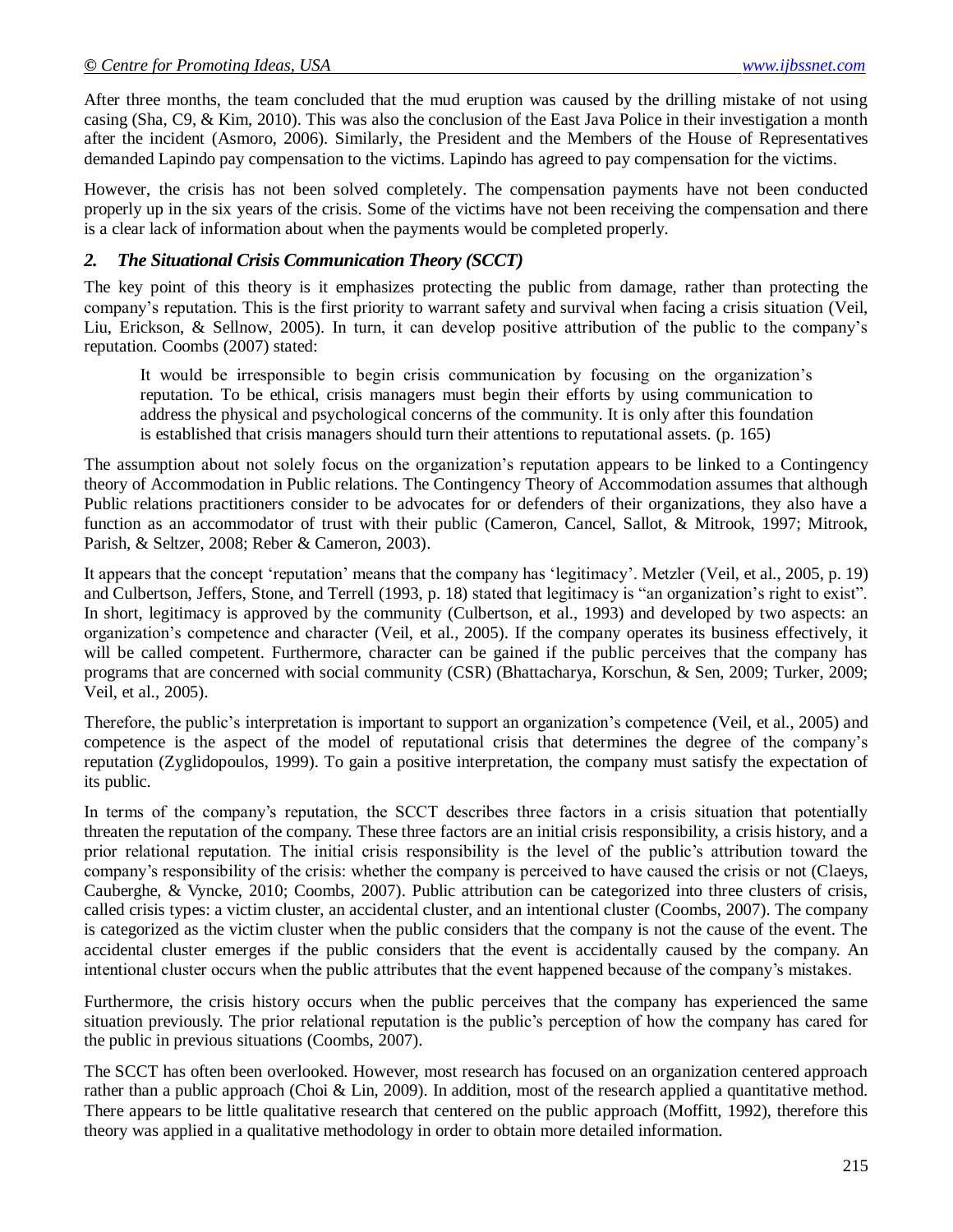For instance, Sisco, Collins, and Zoch (2010) undertook content analysis to examine the response strategy of the American Red Cross in dealing with the crisis and compared it with this theory. Hence, this research focuses on the public"s perspective of the mudflow crisis.

# *3. Research Question*

"How did the victims perceive about the company"s action to deal with crisis?; How was the company"s reputation regarding the variables of Situational Crisis Communication Theory? "

# *4. Research Method*

This research used an ethnography approach that allowed the researcher to ask questions of the respondents in more detail, with flexibility, and freely about all aspects regarding the mudflow crisis. Ethnography aims to describe how people use their culture to give meaning to the reality, and construe social interaction between people and groups (Ellingson, 2009; Gobo, 2008; Wimmer & Dominick, 2006). This research applied an ethnography method for reason that this research did not aim to statistically generalize the data, but it investigated the victims" construction of the crisis in-depth in a natural setting that was limited by their particular context. It will let them construct the reality in their own mind, as influenced by their cultures or knowledge.

Furthermore, the research consisted of two focus group discussions (12 persons) and depth-interviews with the victims (10 respondents) (primary data). The researcher applied saturation principle in data collecting. It means that the researcher felt that there was no new information available in the field, the researcher finished collecting data (Hesse-Bibber & Leavy, 2006). To make data more detailed, the researcher classified other members of the public (such as press, academics, geologists, non-government activists, and public relations practitioners) as secondary data sources (Code "SR").

# *5. The controversy of the case*

The crisis created controversy about the compensation. To deal with the compensation issues, Lapindo built a new company, Minarak Lapindo. The victims received money for two years rental from Lapindo after waiting for 3-4 months in the temporary shelter. However, they did not know whether they gained compensation for losing their land and houses or not.

To date, the victims are still living in an uncertain situation because of a circuitous payment. The circuitous payment happened because of the dispute of the cause and the actor who should be responsible to deal with the crisis. Lapindo argued that the mud eruption was a natural disaster; the public argued that it was a drilling mistake so the company should be responsible to pay compensation. Finally, the Indonesian courts decided it was a natural phenomenon that has been creating the dispute between the company and the Indonesian community.

The cause of the mudflow was also considered at an International Conference in South Africa, October, 2008. Most of the participants (42 scientists) voted that the gas exploration well which was being drilled by Lapindo Inc was the cause (Batubara, 2009). However, there was an issue that some geologists and academics had received money from Lapindo in order to support the company's stance by publishing the idea that the earthquake was a source of the eruption (Utomo, 2009). SR7, an academic, said that Lapindo needed experts and academics to legitimize its views. When being interviewed, SR1, a public relations officer from Lapindo, suggested that it was not true. SR1 stated that what experts said was neutral.

In a high political context, some of the public officers' statements tended to blame Lapindo as the main actor of the eruption. For example, the President stated that Lapindo was a party that must take responsibility for solving the eruption (Prastyo, 2006a)

In addition to oral statements, the written records also tended to blame Lapindo as the main actor of the disaster. For instance, the Presidential Regulation 13/2006 stated that all the expense for occlusion of the mudflow, handling the mudflow and the social problems will be the burden of Lapindo.

In legal form, the researcher found that there were two cases: a civil case and a criminal case. Some NGOs brought the civil case to the court and they prosecuted Lapindo and the government. However, the Appellate Court (27/12/2007), the High Court (13/06/2008) and the Supreme Court (29/05/2009) decided that the mudflow was a natural disaster. Some NGOs stated that the court only checked the experts' statements that supported the company"s view that the mudflow was triggered by the earthquake (Web, 2009).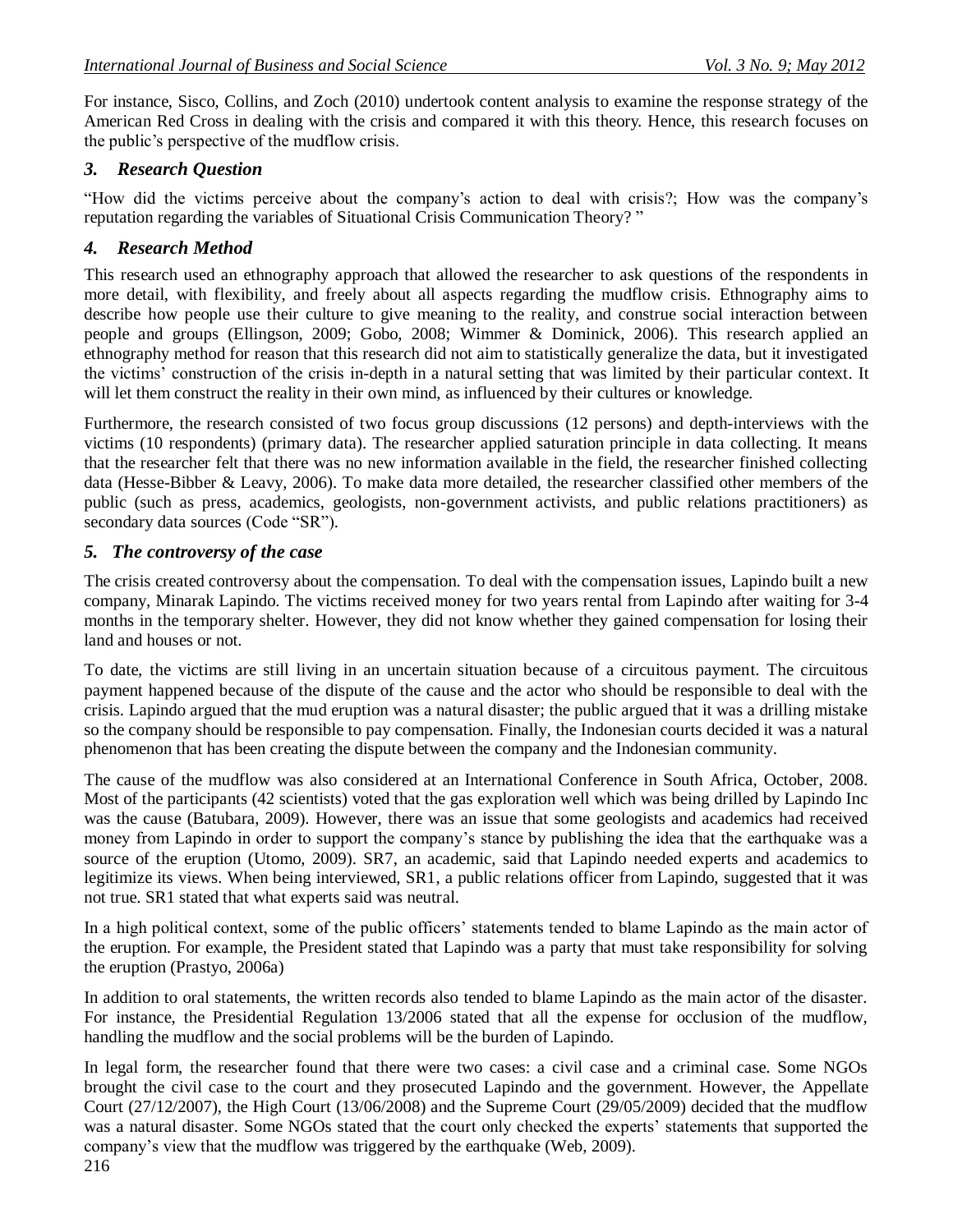In terms of the criminal case, the Vice Attorney General stated that the cause of the eruption was not clear among experts (Idr, 2009). On June 27, 2006, the police concluded that there was a miss-procedure: Lapindo did not use a casing (Prastyo, 2006b). However, in August 2009, the police finally dropped the criminal case for the reason that the witnesses could not prove the correlation between the eruption and the drilling activity (Prastyo, 2009).

In addition, the criminal case process seemed to be circuitous and it was difficult to avoid the influence of the political and corporate powers. During the investigation by the police, the chief of the Supreme Court and the Chief of the House of Representatives stated that it was more important to ask Lapindo to stop the eruption and to pay compensation than to continue the case. After the compensation was conducted properly, there was no need to seek the culprits (Soetantini, 2006).

## *5. Results*

#### **5.1. The company's action**

Throughout the data collection, the company and the centre government were perceived to not taking an immediate appropriate action. The systematic response had been established three months after disaster by issuing the Presidential Regulation no 13/2006, when several villages were submerged. Before receiving money for two years of rental from Lapindo, the victims waited for 3 months in the temporary shelter. Even when they received the money for two years rental, some of them had difficulty renting houses because the rent price was expensive. The house owners doubled the price after they realized that the victims received money for rental. As a result, some of the victims still insisted on staying at the temporary shelter after receiving the money for a house rent and social assurance.

In general, many of the company"s actions were not as expected by the victims in spite of the fact that the company had provided aid and facilities for the victims in the temporary shelter. Although they received money in installment, the respondents admitted that the payments frequently were not conducted on time. The respondents were disappointed to wait in uncertain situation. They thought that the compensation was not equal to the sorrow they should live with. It was not only about money, but it was more of living in peace so the compensation was something they obliged to receive.

## **5.2. Communication Strategies from the Company**

The researcher found that the company"s Public relations had communication strategies to disseminate their views regarding this crisis. On all occasions, including seminars, press-conferences, news-interviews, and its media publications, Lapindo attributed *Sidoarjo Mud*. It can be argued that through these communication strategies, Public Relations Officers tried to construct the event as a natural disaster therefore the company was not responsible. From interviewing SR1, it is important to note that the construction of *Sidoarjo Mud* was the priority program of the Public Relations Officers. This is what he said: "First of all, we must have the same point of view about this mudflow. It is important to note that the event is Sidoarjo Mud, not Lapindo Mud. It is natural disaster happening in Sidoarjo. It is not true that the mudflow was caused by Lapindo's drilling activity."

On its communication strategies, in terms of the instigator of the eruption, Lapindo stated that it was not the actor who caused the eruption. Lapindo was also the victim because it was not able to conduct its daily operation because of the mud eruption. As a result, the government was obligated to protect, fulfill and respect the company"s basic rights because the community tended to blame the company as the main actor. Conversely, in its magazine, SoLusi, Lapindo argued that it has tried to solve the problems although there was no decision about the cause of the eruption. However, any efforts to solve the problems were not done properly because other people, such as the geologists, the oil scientists, and the politicians were involved in it.

With regard to the actor of the crisis, SoLusi consistently constructed that the government was the main actor who was expected to take responsibility for the mudflow crisis. Quoting the academics" statements, SoLusi seemed to blame the government, for such as not taking immediate action to solve the problem, not protecting the victims' and company's basic rights, and failing to either unite the victims' interests or give clear information to the victims.

The researcher found Lapindo"s efforts to deal with the social problems: giving resettlement into a modern residence, conducting workshops, treating the victims well and the victims became rich people after receiving compensation.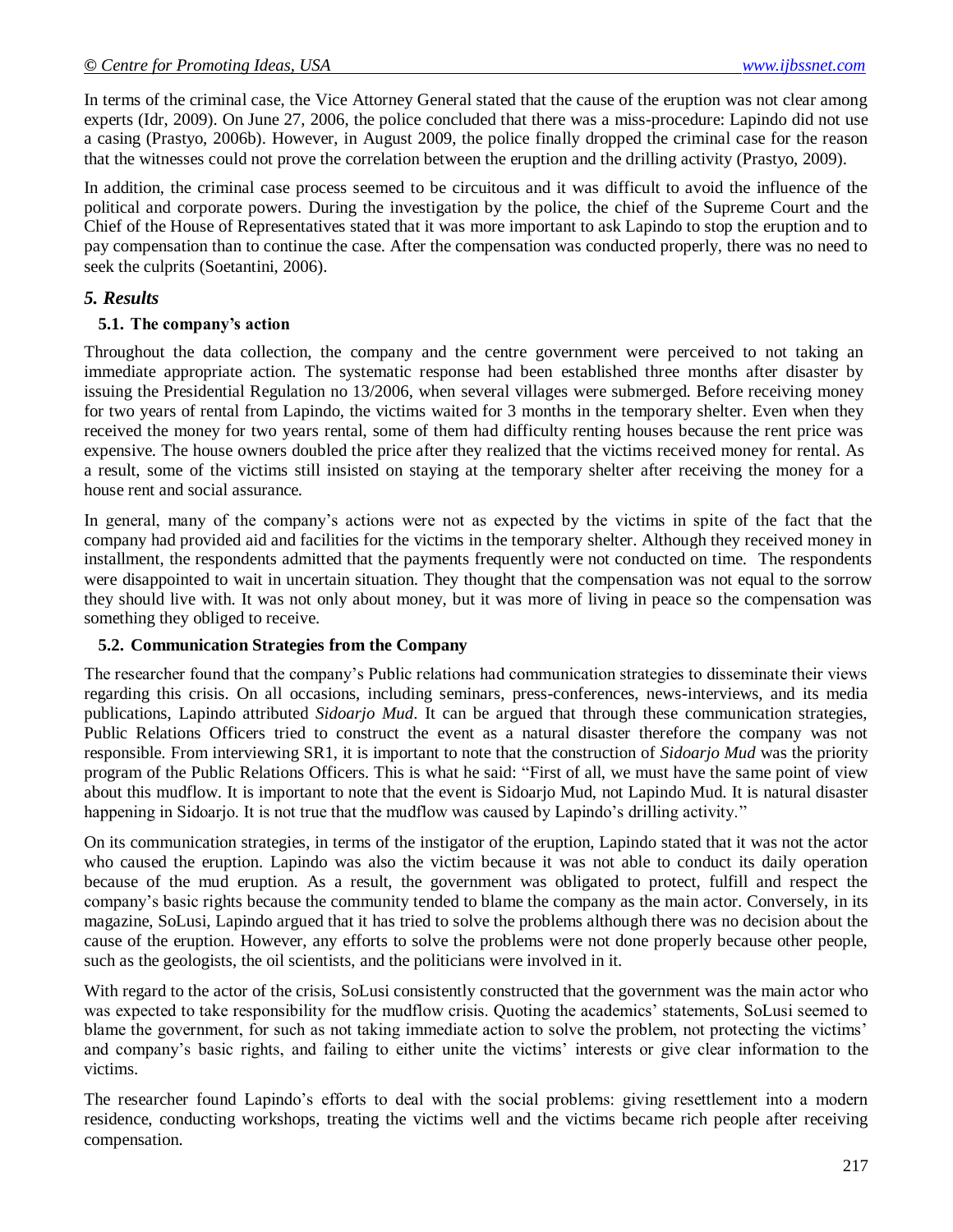In the last edition  $(35<sup>th</sup>)$ , SoLusi constructed that all the efforts were evidence that Bakrie Group has a high commitment to help the society in dealing with the crisis. SoLusi also described that the crisis did not influence the economic activities, such as investment increased and the industry in Sidoarjo turned over rapidly. Conversely, the crisis created new job opportunities for the people, such as guiding the visitors to the mud, selling food and drink to the visitors, and selling the VCDs. However, from field interviews and focus group discussions, participants said that they lost jobs after the mudflow submerged the rice field and the factories. As a result, they earn money by conducting other activities, such as guiding people who want to know the situation at the embankment, managing the traffic, selling accessories, selling food and drinks, selling VCDs, and riding a motorcycle taxi.

The results of content analysis on SoLusi appear to be linked to two academics" statements that this magazine aims to create the company"s image. SR6, an academic, said:

Alternative media would be good if it is functioned properly. Moreover, the definition of alternative media is actually an alternative grassroots media to bridge the voice of citizens and Lapindo who never covered by mainstream media. If in fact, the alternative media was just a PR tool of Lapindo to build only its positive image, then what it is for? Meanwhile, SR7 gave a statement:

I assume that Lapindo need a legitimation from scientists or academics to disseminate alternative discourse about the Lapindo case. There was an agenda setting to move the issue from the cause of the eruption to the efforts of dealing with the crisis.

Throughout the data collection, it appears that the crisis management failed to ensure reliable and regular information, causing uncertainty. The research revealed that the basic problem was closed communication. The victims felt that the company did not give clear explanations about what had happened and what people should do. Regarding communication strategies, the researcher found that closed communication involved three aspects: *Firstly*, social warning and compensation as the important information that the victims needed. The information about compensation was relayed to the victims after they conducted demonstrations.

The victims perceived that the information was relayed from the head of neighbors, residents, the Alliance of Lapindo Mud Victims, and Village Officers. The victims relied more on them to seek information. Although they admitted that mass media provided the important information, they thought some of media were under control to relay misleading information.

The second aspect of communication strategies was the information about the drilling activity. When the researcher asked the victims about the drilling activity, it is interesting that most respondents said they knew about the company, the oil and gas exploration after the incident. Throughout the field observations, there were many versions about the activity, such as a breeding farm and a fabric.

It seems that the respondents' statements about the quality of information above are closely linked with one of academics' (SR6) and PR practitioners' (SR8) statements. When the researcher asked SR6 about the dearth of information during crisis, she said that she did not even know or realize if Lapindo had its own communication strategy. Even if there was an integrated communication strategy, she argued that it might not have been determined to public. She was sure that there was no any well-planned communication strategy. It was more like incidental response sporadically. Similarly, SR8 said that Lapindo apparently conducted a silence strategy, no one taking responsible for the action and no appointed spoke persons about the incident, more than one person appear in media to give statement. Regarding reputation management, she added that the company did not well organized, some action were taken but they were not sustained and just half done. It is interesting to link these statements to the statements from the public relations officers from Lapindo. When the researcher asked PR Manager via email about this communication strategy, she said: "In terms of managing the mudflow crisis, Lapindo actually does not have a PR contingency plan. The reason is this [the mudflow] is a natural disaster."

Meanwhile, when the researcher asked SR1 why Lapindo did not provide information, he answered that providing information was the government's duty. It was not the company's responsibility to relay information because the cause of the eruption was not the company"s mistake.

*Thirdly*, the research found that the crisis management focused more on maintaining the company"s reputation than on the victims' fate.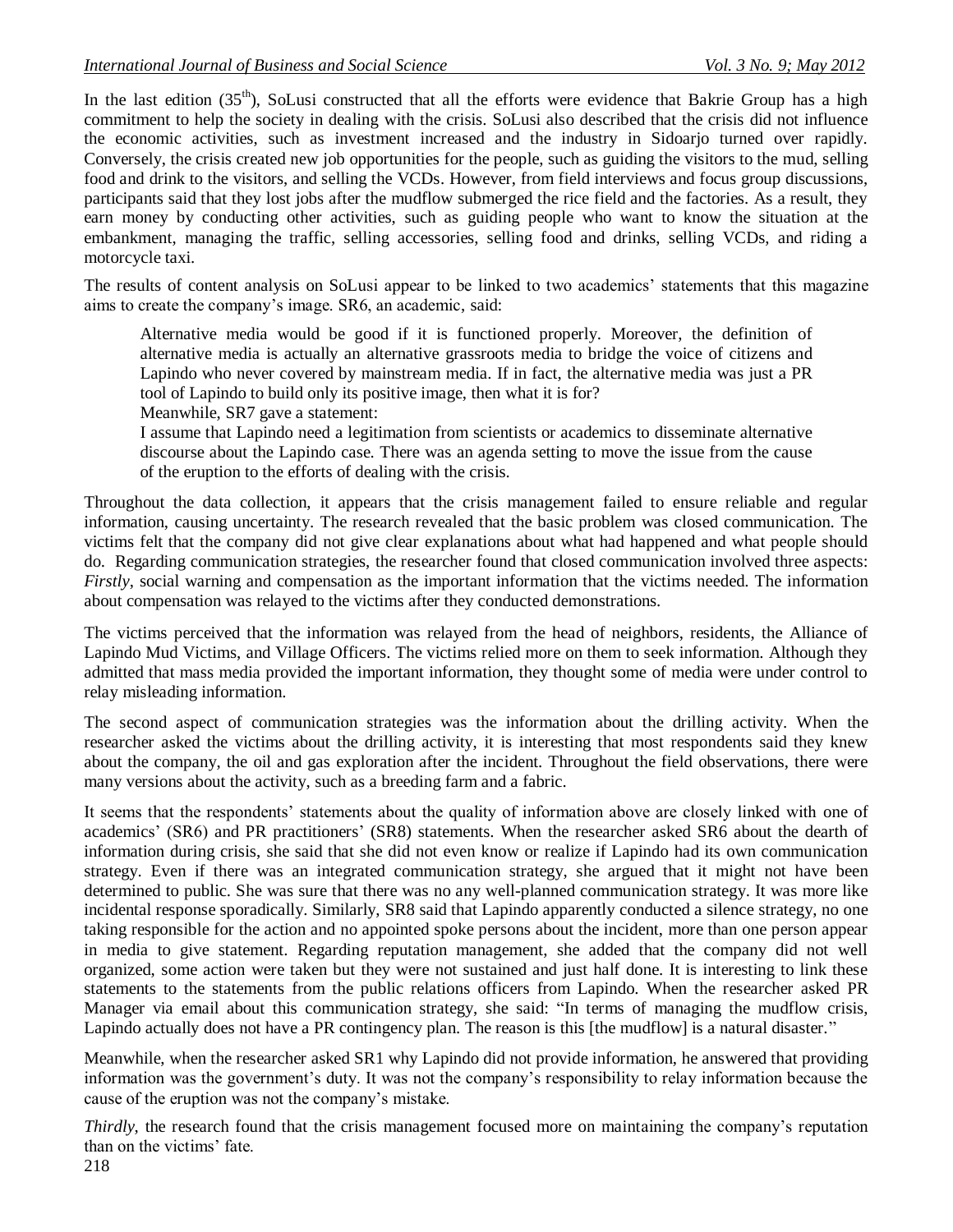Some evidence supported this statement, such as the victims was living in the temporary shelters, waiting for months without clear information about the compensation, and the company was more busy to persuade public that the mudflow was not caused by drilling error.

In order to maintain its reputation, this research found that Lapindo spent a large sum of money for advertising (media buying) in order to disseminate the key-message of a natural disaster. Two of the biggest printed media in Indonesia published the advertorial from Lapindo. A full page advertorial was appeared for six months in a row on local newspapers. Lapindo advertised that "two events (the earthquake and the mud eruption) were facts that happened in a row as causal relations. Most of the experts concluded that the eruption is a natural phenomenon which is called the mud volcano. Regarding the social problems, Lapindo has given aid to the victims, including the house rental, the living allowance, healthy water, and transportation for the students". These key-messages also disseminated through mass media owned by Bakrie Group (two national televisions, one national newspaper and online news agency). This situation was linked to SR8"s statement that no key massages have been brought except that it was caused by earthquake.

In addition to advertising programs, the company published several publications, such as magazines, flyers and books to describe the company efforts to deal with social problems. According to these publications, most the victims become rich because they received large money from the company. What were the respondents" perceptions about this company"s communication efforts? Respondent 3 said that the information presented in the flyers was only delivering some so-called good news. For example, it was true that Lapindo held workshops but most the victims were not involved in because there was no socialization."

Similarly, when the researcher showed the publications to other respondents, they admitted that the publications focused to describe the victims who had already obtained the compensation. In fact, most the victims have not received the compensation. For example, Participant 1 in FGD 2 stated that the information provided is only a formality. The information about the victims who have received benefit is actually only one or two persons. There are actually still more suffering people who are left behind.

#### *6. The Company's Reputation*

Could the communication efforts persuade the victims" perception? Could the company"s efforts to give aids and compensation shape a positive attribution to the company? The research, hence, investigated the attribution in regard to three variables of the Situational Crisis Communication Theory (SCCT):

#### **6.1. The Initial Crisis Responsibility**

Most respondents and the participants in FGDs attributed the mudflow crisis to the intentional cluster because they decided that the company"s mistakes caused the eruption. As a result, the company was decided as the actor that should take responsibility to solve any problems. The respondents and participants admitted that they still constructed the crisis as "the Lapindo Mud" rather than "the Sidoarjo Mud", even though they received all payment of compensation. Respondent 2 said that Lapindo is deliberately leaked in order to extend the drilling area. Respondent 3 stated that he was sure [about the cause] after I read newspapers and heard from other people. Even though Lapindo is determined to being not guilty, I will always call it Lapindo mudflow.

From the data above, it is apparent that the victims' perceptions about the cause of the mud eruption were influenced by two sources: interpersonal communication and the mass media reports. The role of these source of information is important because actually all respondents admitted that they did not know the company and its drilling activity. From the mass media reports and interpersonal communication, the victims concluded that the drilling mistake caused the disaster. When conducting focus group discussions and interviews, the researcher found that some respondents admitted that the media was quite open in reporting information to society, but not all mass media dare to provide openly news coverage and not accurate. Some respondents said that it was because of the fact that several media belonged to Bakrie Group, the owner of Lapindo.

The construction about the cause of the eruption was appeared in some communication media such as t-shirts, posters, vcd, and street banners. These media were produced and used by group of victims to express their feelings and opinions. The reasons of producing these media were the difficulty gaining the mass media attention about the victims" fate and obtaining reliable information.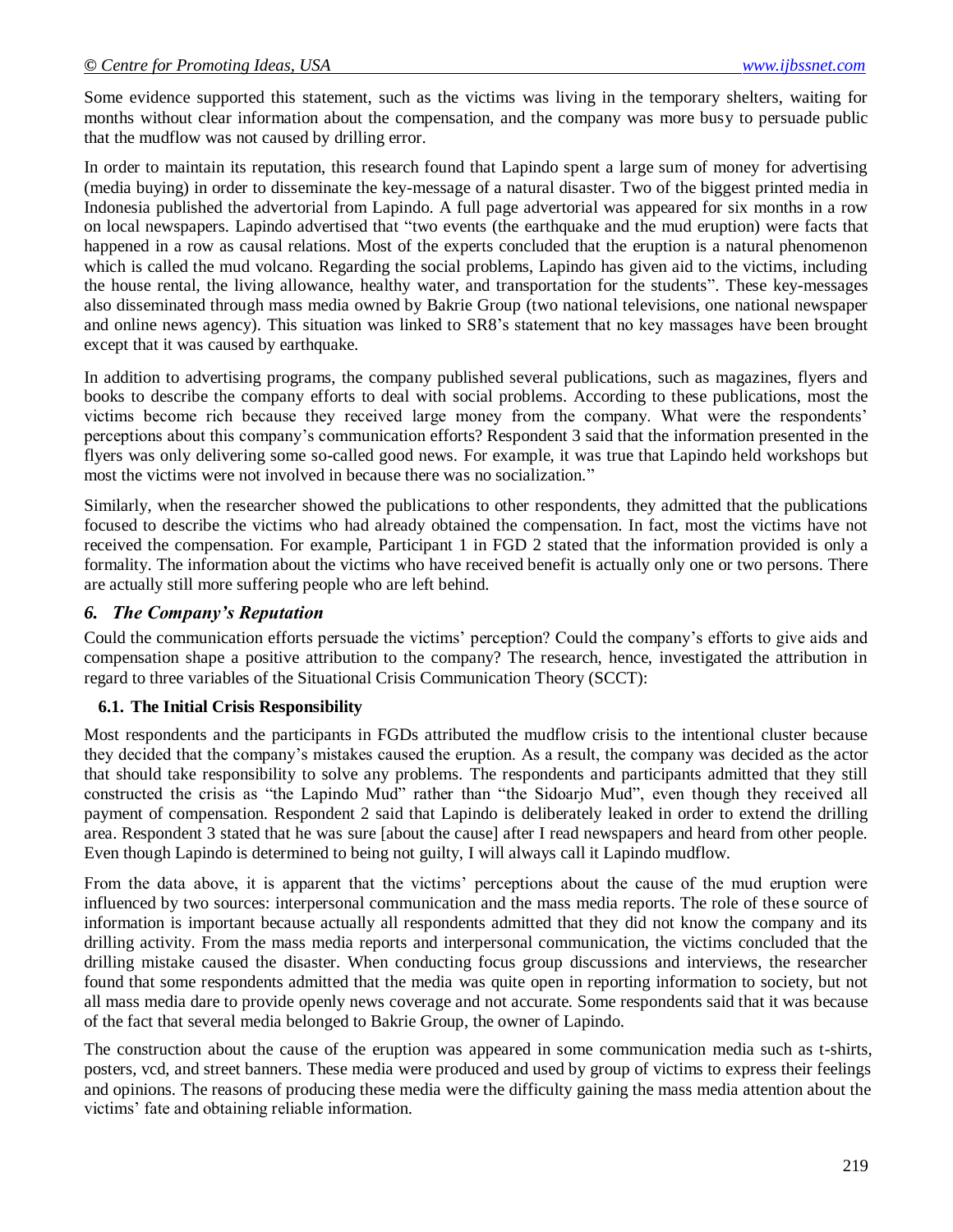## **6.2.The Crisis History**

In terms of the crisis history, there was a lack of confidence in the company. The respondents construed that the agreement and regulations were not obeyed many times. The agreement stated that the payment would be cash in a lump sum, but the victims were paid in installments. Instead of giving fresh money, Lapindo offered a new residence in the relocation scheme. The issues of relocation and cash money revived into a critical stage because this situation led to disagreement among the group of the victims. However, during this crisis, the victims admitted that the company provided some corporate social responsibility (CSR) programs, although these programs were not conducted properly. From their responses, it is interesting that the victims perceived CSR as any programs excluded the compensation payments for the houses and land. Participant 3 in FGD 2 argued that there was CSR program, but not quite optimal and integrated. The intention to support small business is just formality and not totally integrated.

## **6.3.The Prior Relational Reputation**

The last variable is a prior relational reputation. I explored the victims' perception of how the company has cared for them in previous situations. When the data collections were conducted, the mudflow crisis had been occurring for more than three years. At that time, some respondents had received 20% of the payments and been receiving for the 80%. However, other respondents admitted that they did not know the time for the payment of 80% of the compensation. When I asked them about how the company treated them, most respondents and participants related this treatment to compensation process. For example, as stated by Respondent 9 that he defined a good treat as paying the compensation. Lapindo would show good care, if it paid the compensation completely within the due date.

Some respondents admitted that they were happy to receive a large sum of money from the company. Respondent 3 added that he met some people saying that they were satisfied. While in Siring, they had a small house without a motorcycle. But now, they have a car, a house, and still receiving the compensation paid in installments each month. The price of house and land are higher than average. However, he also said: "But, not all of the company actions have fulfilled our hope. I think that Lapindo has not handled this crisis properly. The payments are not on time and only few people have received payments completely, and the efforts to stop the eruption have been stopped."

Even though some Respondents admitted that they have a reasonably comfortable life after receiving compensation, they felt that the company did not take care of them well. The reasons were: they felt that they lived in hardship and waited for months unsure about their fate; the compensation was an inherent responsibility of the company as the source the crisis; they still lost social-culture aspects which cannot be replaced by money.

The research also revealed that closed communication led to emerge rumors among the victims about close relationship between the company and the government. They tried to understand why this event happened. Respondent 2, for example, said that Lapindo was deliberately leaked in order to extend its drilling exploration. However, she admitted that she did not know whether the company and government have collaborated in this disaster. It seems that Indonesian law is still unfair to marginal society. Justice is only meant to those who have money to pay. Respondent 4 argued that as a big corporation, Lapindo must have special relation with the government either before or after the crisis. I thought that it was a bit difficult to up hold the law in this crisis. We fought against a big corporation with bad reputation in controlling the courts. Furthermore, Respondent 6 argued that there was a mutual collusion between government and the company. Information was less transparent as many things were covered up.

# *7. Discussions and Conclusions*

In conclusion, this research reinforces the Situational Crisis Communication Theory. It should be emphasized that the company should deal more properly with the impact of the crisis on the victims. The company should be sure that no one outside the company will suffer physically and psychologically. The company should quickly relay information about what people should do and give compensation rather than spend time to prove that the company is not guilty. Even though the cause of the eruption had not been determined, the public perceived and attributed it to a drilling mistake. Perception is able to influence a reality and create a reality. The crisis can be constructed as bad or good, as it depends on how people perceive it because perception is intangible in the minds of people involved in the crisis.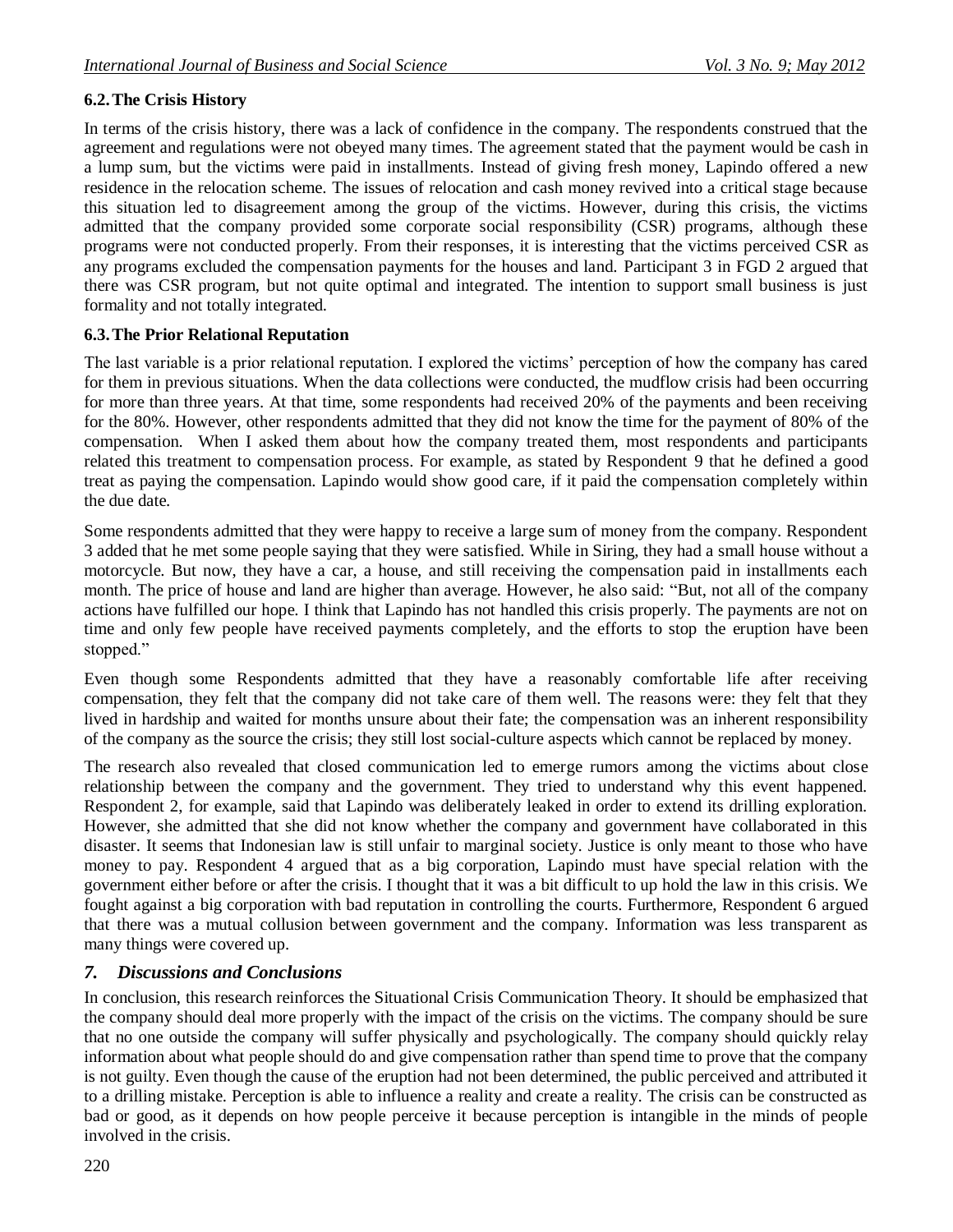At present, what the company should do is complete the compensation properly in an agreed time as a form of the social responsibility program because the court stated it was a natural disaster.

Furthermore, public relations officers failed to ensure reliable and regular information, causing uncertainty. The failure to provide and control the flow of information accurately and efficiently made the crisis worse. Adopting Duhe's (2005) idea, it was one of the biggest mistakes during a crisis situation. The victims felt that the company did not give clear explanations about what had happened and what people should do. On the other hand, the crisis management focused more on maintaining the company's reputation than on the victims' fate. Public relations tended to focus on constructing the frame about the source of the eruption. It can be argued that the aim of the communication strategy was to convince the public that the company was not guilty. It is reasonable because Public relations officers act as an advocate for or defender of the organization. However, Public Relations activity should be relied on different realities rather than on the company"s construction as one dominant ideology (Toth, 2002) as well as applying the function of boundary-spanning to facilitate and to monitor the environment. It can be said that public relations practice should not focus only on the organization advocacy but also accommodate the public (Reber & Cameron, 2003).

It should be noted that individuals have their own attribution in regard to the mudflow crisis that is constructed from their experiences and information about it. Adopting the principles of social constructionist from Berger & Luckman, it can be stated that plurality of attribution of the mudflow event is shaped and constructed socially (Hearit & Courtright, 2003). Individuals have their own educational backgrounds, experiences, family norms, preferences, particular social environment, interests, interaction patterns so that they interpret the crisis as their own construction. Through externalization process, individuals absorb particular information about the mudflow that has been constructed by the government, Public Relations Officers from Lapindo, mass media, academics or their relatives. In this point, the mudflow event becomes an objective reality. Which construction will be an objective reality depends on how the construction is shaped and the power to communicate that the construction itself is about something that people believe as a social reality. By spending a large sum of money for an advertising strategy on local and national media, take over several mass media and a political position of the owner, Lapindo had the power to communicate the construction of "Sidoarjo Mud", particularly in a high political context. However, the company failed to shape the victims" construction of reality because of ineffective crisis management.

In fact, the consequences of not responding to the crisis promptly, the victims, as members of the external public, have been living in hardship. As a results, the victims perceived the mudflow crisis as the intentional cluster, the company was the actor that should take responsibility to solve any problems, including giving complete compensation. In terms of the crisis history, the respondents also construed that the agreement and regulations were not obeyed many times. Finally, the company had bad reputation because the victims felt that the company did not take care of them well, even though some Respondents admitted that they have a reasonably comfortable life after receiving compensation. The reasons were: they felt that they lived in hardship and waited for months unsure about their fate; the compensation was an inherent responsibility of the company as the source the crisis; they still lost social-culture aspects which cannot be replaced by money. According to the SCCT, the company should have emphasized protecting the public from damage, rather than protecting the company"s reputation. This is the first priority to warrant safety and survival when facing a crisis situation.

It seems that Lapindo viewed the victims based on the strategic approach when defining its public. In this approach, the victims are assumed to be passive when receiving organizational messages rather than being active and equal participants (Leitch & Neilson, 1997). The victims were directed only to understand the company"s construction about the crisis, such as the company was a victim too and the construction of the crisis that it was a natural disaster. Many demonstrations indicated that the victims did not have a chance to express and to argue their feelings. It is a duty of public relations officers to ensure that the public will be served well by the company by assisting to devise communication strategies that will allow the company to adapt their environment. Public relations officers must be responsible for helping management to deal with this crisis. Several studies, such as Grunig & Repper (2008) and Medere (2008), have given evidence that the public relations officers have the main obligation to create messages and communicate these in order to obtain a positive image toward their company. Furthermore, these strategies will help to manage issues which emerge during the crisis.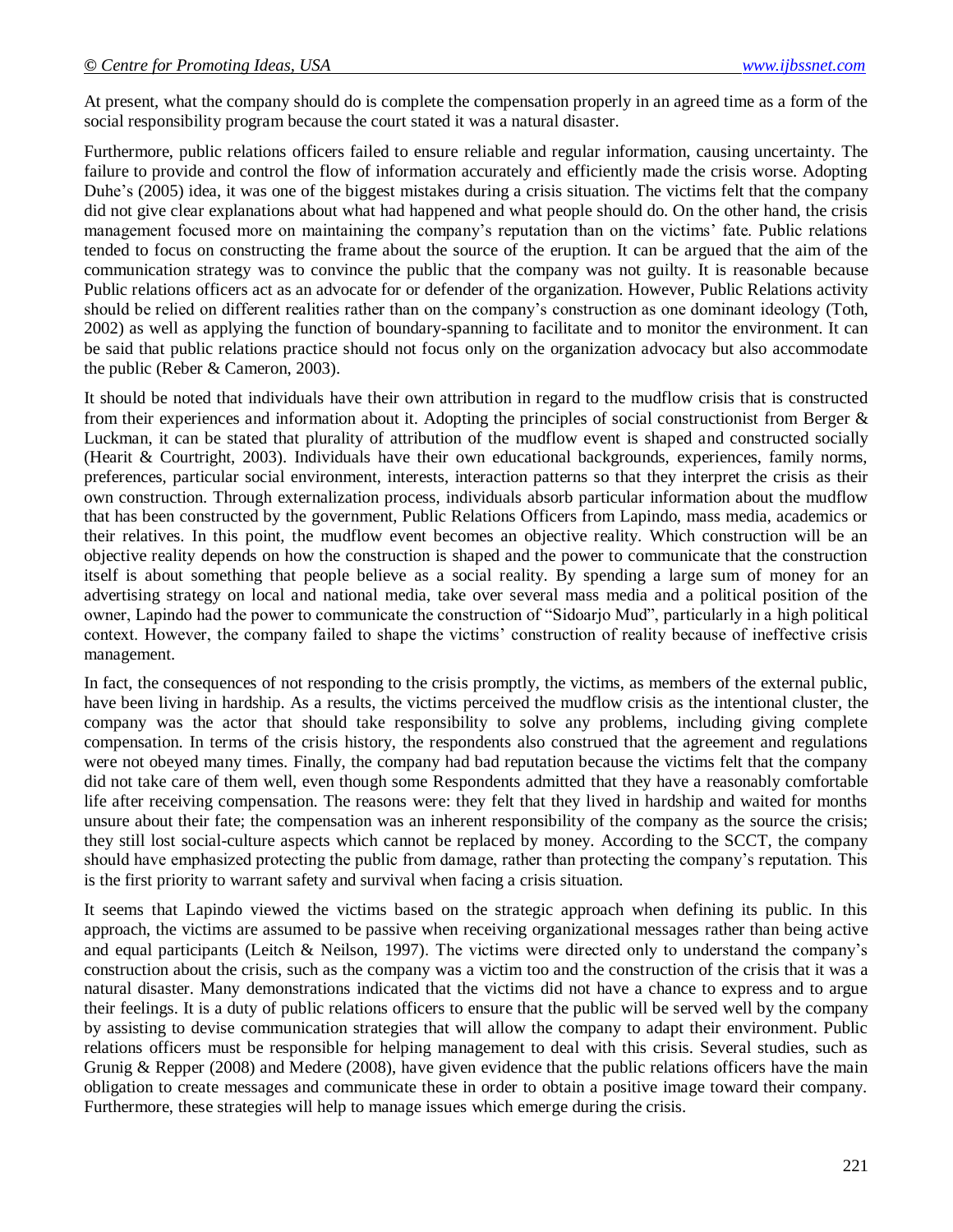# *8. Limitations and Recommendations*

The limitation of this research is that it did not aim to generalize the data, but it investigated the victims' construction of the crisis in-depth in a natural setting that limited by their particular context. Therefore the results cannot be extrapolated to other context and it depends, for instance, on the political and social context within the case. The aim of the paper is not to judge Lapindo"s responsibility but to show how the different actors interact and the consequences of those interactions for real people. For future research, quantitative methods, such as an experimental and a survey research, can be conducted to investigate the correlation between public relations programs and the public perception regarding the variables of the SCCT.

# *9. Acknowledgment*

The author thanks to the Indonesia Higher Education Directorate and Brawijaya University for supporting to the publication process of this article.

# *10. References*

Akbar, A. A. (2007). *Konspirasi di Balik Lumpur Lapindo* Yogyakarta: Galang Press.

Asmoro, D. B. (2006). Lapindo tidak laksanakan prosedur pengeboran *Kelana Kota Suara Surabaya* June 22, 2006. Retrieved June 11, 2010, from

<http://kelanakota.suarasurabaya.net/?id=90d3df9687a5bdb681b003500d89ea11200632291>

- Batubara, B. (2009). *Perdebatan tentang penyebab lumpur lapindo Journal of Disastrum: Political and economic studies of disaster, 1*(1), 13-26.
- Bhattacharya, C. B., Korschun, D., & Sen, S. (2009). Strengthening stakeholder–company relationships through mutually beneficial corporate social responsibility initiatives. *Journal of Business Ethics, 85*, 257-272. doi: 10.1007/s10551-008-9730-3
- Cahyadi, F. (2008). *Menolong bos yes, menolong rakyat no! Tempo Interaktif* November 19, 2008. Retrieved May 9, 2010, from<http://www.tempointeraktif.com/hg/kolom/2008/11/19/kol,20081119-43,id.html>
- Cameron, G., Cancel, A., Sallot, L., & Mitrook, M. (1997). It depends: A contingency theory of accommodation in public relations. *Journal of Public Relations Research, 9*(1), 31-63.
- Choi, Y., & Lin, Y.-H. (2009). Consumer responses to mattel product recalls posted on online bulletin boards: Exploring two types of emotion. *Journal of Public Relations Research, 21*(2), 198-207. doi: 10.1080/10627260802557506
- Claeys, A.-S., Cauberghe, V., & Vyncke, P. (2010). Restoring reputation in times of crisis: An experimental study of the Situational Crisis Communication Theory and the moderating effects of locus of control. *Public Relations Review, 36*, 256-262.
- Coombs, T. (2007). Protecting organization reputation during a crisis: The development and application of situational crisis communication theory. *Corporate Reputation Review, 10*(3), 163-176.
- Culbertson, H. M., Jeffers, D. W., Stone, D. B., & Terrell, M. (1993). *Social, political, and economic contexts in public relations: Theory and cases* New Jersey: Lawrence Erlbaum Associates Publisher.
- Duhe, S. F. (2005). The source behind the first days of the anthrax attacts: What can practitioners learn? *Public Relations Quartely, 50*(1), 7-12.
- Ellingson, L. L. (2009). Ethnography in applied communication research. In L. R. Frey & K. N. Cissna (Eds.), *Routledge handbook of applied communication research* (1st ed., pp. 129-152). New York: Routledge.
- Gobo, G. (2008). *Doing ethnography*. London: Sage.
- Grunig, J., & Repper, F. (2008). Strategic management, publics, and issues. In J. Grunig (Ed.), *Excellent in Public Relations and Communication Management* (pp. 117-157). New York: Routledge Taylor & Francis Group.
- Hearit, K. M., & Courtright, J. L. (2003). Social constructionist approach to crisis management: Allegation of sudden acceleration in the AUDI 5000. *Communication Studies, 54*(1), 79-95.

Hesse-Bibber, S. N., & Leavy, P. (2006). *The practice of qualitative research*. California: Sage.

Idr. (2009, June 21). Masih Tolak Berkas Jaksa Bantah Persulit. *Kompas Daily*.